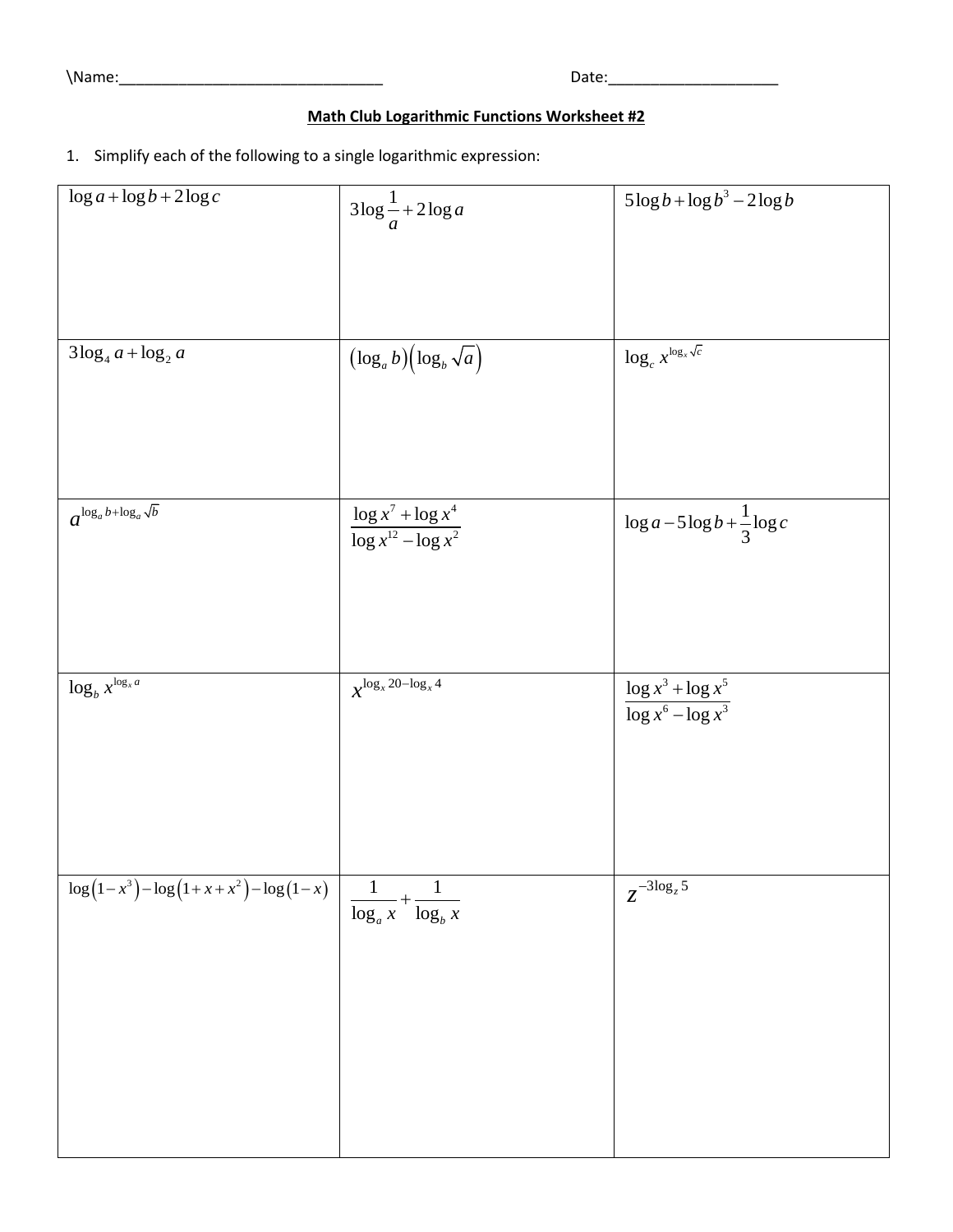## 2. Evaluate each of the following (Without a calculator!):

| $log_{10} 10$                        | $(\log_{10} 1000) \times (\log_{10} 100^2)$                    | $\log_3 243 + \log_9 729$         |
|--------------------------------------|----------------------------------------------------------------|-----------------------------------|
| $\log_2 \sqrt[3]{16} + \log_4 8$     | $(\log_6 216)(\log_{64} 16)$                                   | $\log_6 8 + \log_6 27$            |
| $6\log_2(1.5)-3\log_2(18)$           | $(\log_a b)(\log_b c)(\log_c a)$                               | $\log_4 20 - \log_4 5 + \log_4 8$ |
| $\log_2 \sqrt{5} - \log_2 \sqrt{40}$ | $\log_4 \sqrt{32} + \log_2 \sqrt[3]{0.5} - \log_2 \frac{1}{8}$ | $5^{2\log_{25}16}$                |

## 3. Solve for "x" for each of the following:

| $\log_3(\log_8 2) = 2$                                | $\log_5\left(\log_3\left(\log_2(x-3)^2\right)\right)=0$ | $(\log_{10} z)(\log_z y)(\log_y x) = \log_5 25$ |
|-------------------------------------------------------|---------------------------------------------------------|-------------------------------------------------|
|                                                       |                                                         |                                                 |
|                                                       |                                                         |                                                 |
| $\log_3\left[\log_x\left[\log_2 8\right]\right] = -1$ | $2^{x-1} = 3^{x-1}$                                     | $(\log_{64} x)(\log_5 16) = 2$                  |
|                                                       |                                                         |                                                 |
|                                                       |                                                         |                                                 |
|                                                       |                                                         |                                                 |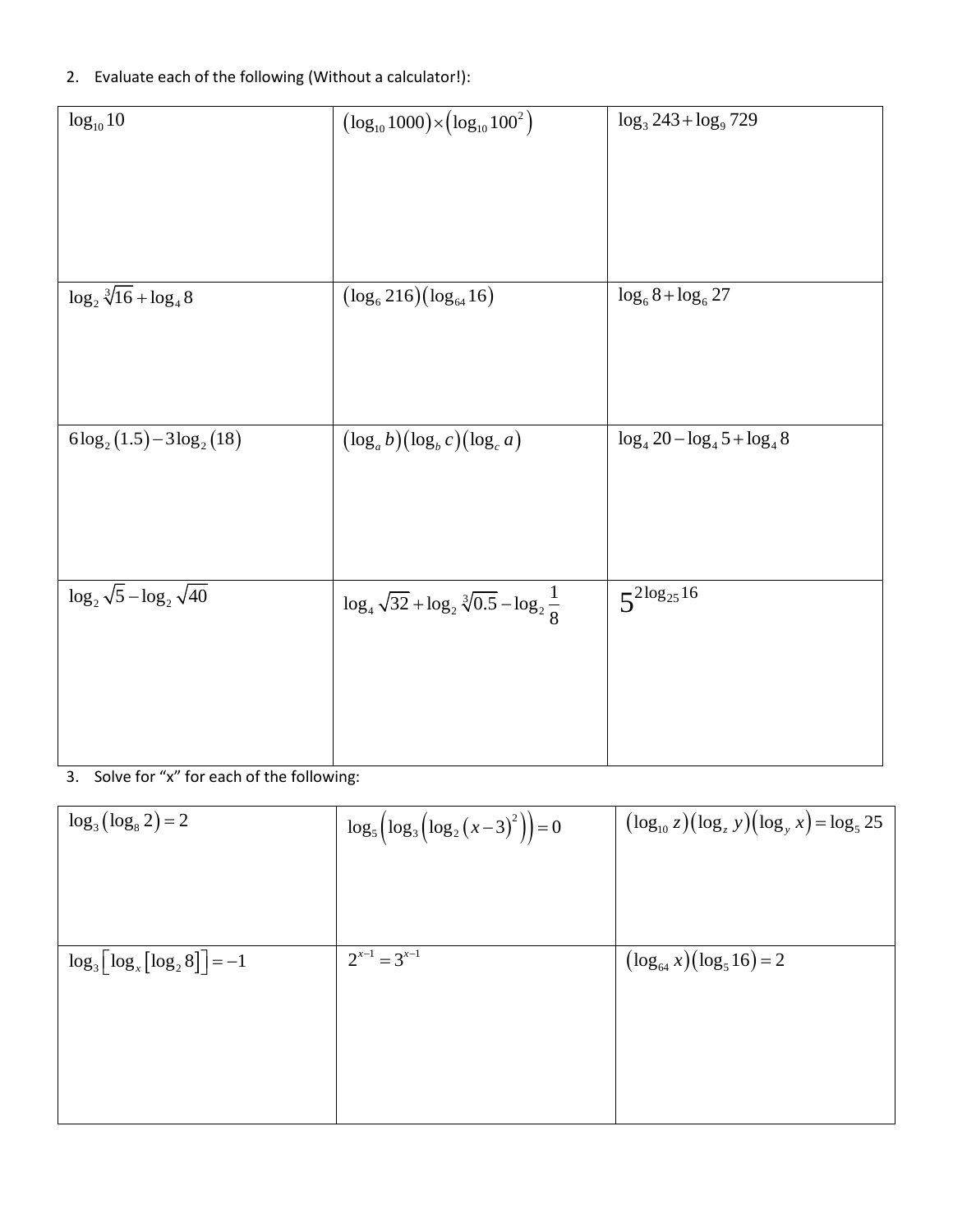4. Solve for "y"  $(\log_3 x)(\log_x 2x)(\log_{2x} y) = \log_x x^2$  $\log_3 x (\log_x 2x)(\log_{2x} y) = \log_x x$ 

5. If 
$$
\log x^5 y^3 = 25
$$
 and  $\log \frac{x}{y} = 3$ , then what is the value of  $\log x$ ?

6. Prove the following identity: 
$$
\frac{1}{\log_a b} + \frac{1}{\log_c b} = \frac{1}{\log_{ac} b}
$$

7. Find the value of 
$$
\sum_{n=1}^{999} \log \sqrt[3]{\frac{n^2}{n^2 + 2n + 1}}
$$

8. Simplify the product completely: 
$$
\frac{\log_2 3}{\log_4 3} \times \frac{\log_4 5}{\log_6 5} \times \frac{\log_6 7}{\log_8 7} \times ... \times \frac{\log_{124} 125}{\log_{126} 125} \times \frac{\log_{126} 127}{\log_{128} 127}
$$

9. If 
$$
\log(xy^3) = 1
$$
 and  $\log(x^2y) = 1$ . What is  $\log(xy)$ ? Amc 2003 12A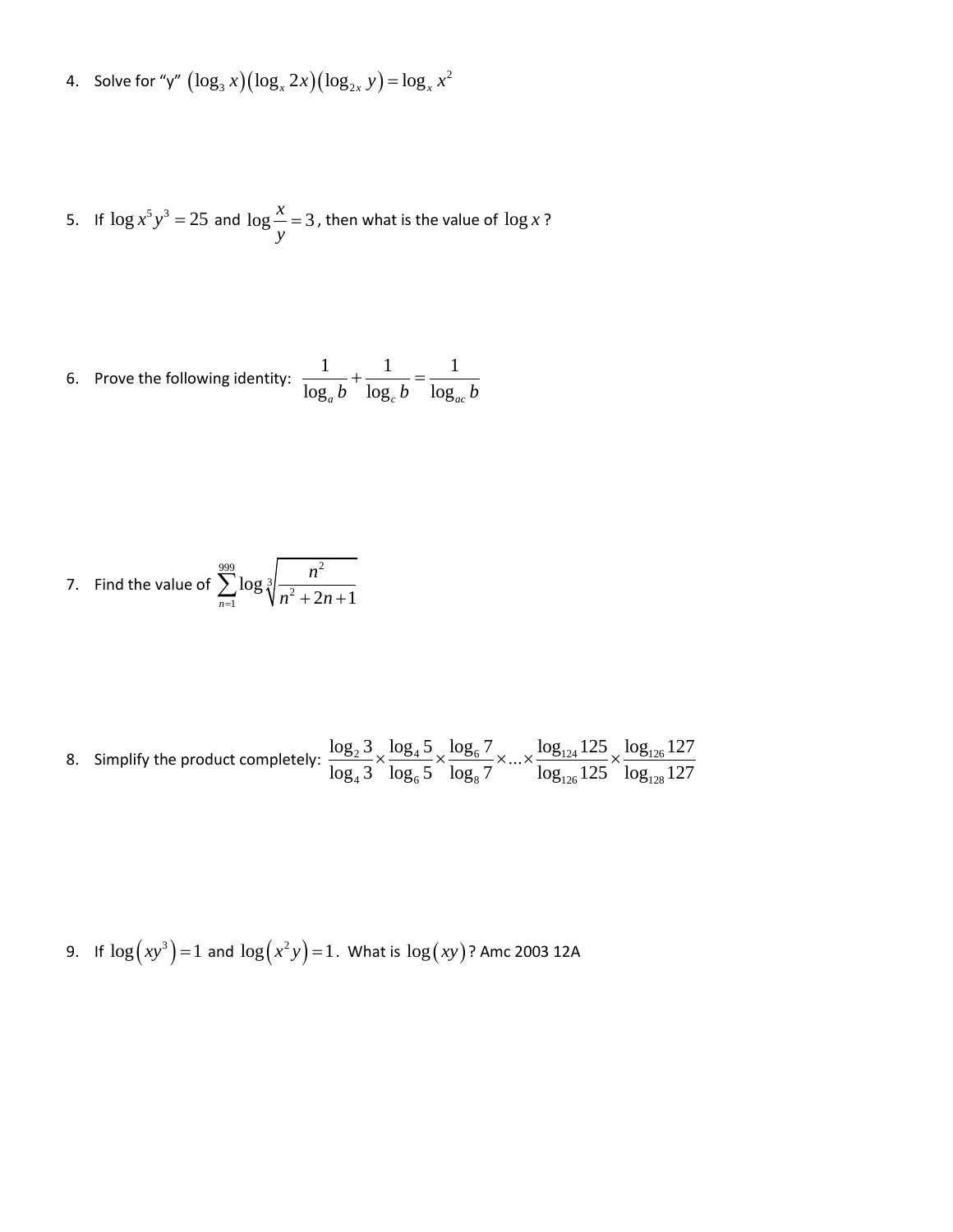10. If  $a \ge b > 1$ , what is the largest possible value of  $\log_a(\frac{\alpha}{b}) + \log_b(\frac{b}{a})$ ? AMC 2003 12B

11. How many distinct four-tuples  $(a,b,c,d)$  of rational numbers are there with: How many distinct four-tuples  $(a,b,c,d)$  of rational numbers ar<br>  $a\log_{10} 2+b\log_{10} 3+c\log_{10} 5+d\log_{10} 7=2005$  Amc 2005 12B

12. The numbers  $\log\bigl(a^3b^7\bigr),\ \log\bigl(a^5b^{12}\bigr),\ and\ \log\bigl(a^8b^{15}\bigr)$  are the first three terms of an arithmetic sequence, and the 12<sup>th</sup> term of the sequence is  $\log\bigl(b^n\bigr)$  . What is the value of "n"? AMC 2008 12A

13. It is given that  $\log_6 a + \log_6 b + \log_6 c = 6$ , where "a", "b", and "c" are positive integers that form an increasing geometric sequence and  $b - a$  is the square of an integer. Find the value of  $a + b + c$ ? AIME2002

14. Challenge: Let  $N = \sum k \left( |\log_{\sqrt{2}} k\mid - |\log_{\sqrt{2}} k\mid \right)$ 1000  $N = \sum\limits_{k=2}^{1000} k\Bigl(\Bigl\lceil\log_{\sqrt{2}} k\,\Bigr\rceil - \Bigr\lfloor\log_{\sqrt{2}} k\,\Bigr\rfloor\Bigr)$  (Here  $\bigl\lfloor\,x\,\bigr\rfloor$  is the greatest integer that is less than or equal to "x" ,and  $\lceil x\rceil$  is the least integer that is greater than or equal to "x"). Find the remainder when "N" is divided by 1000.